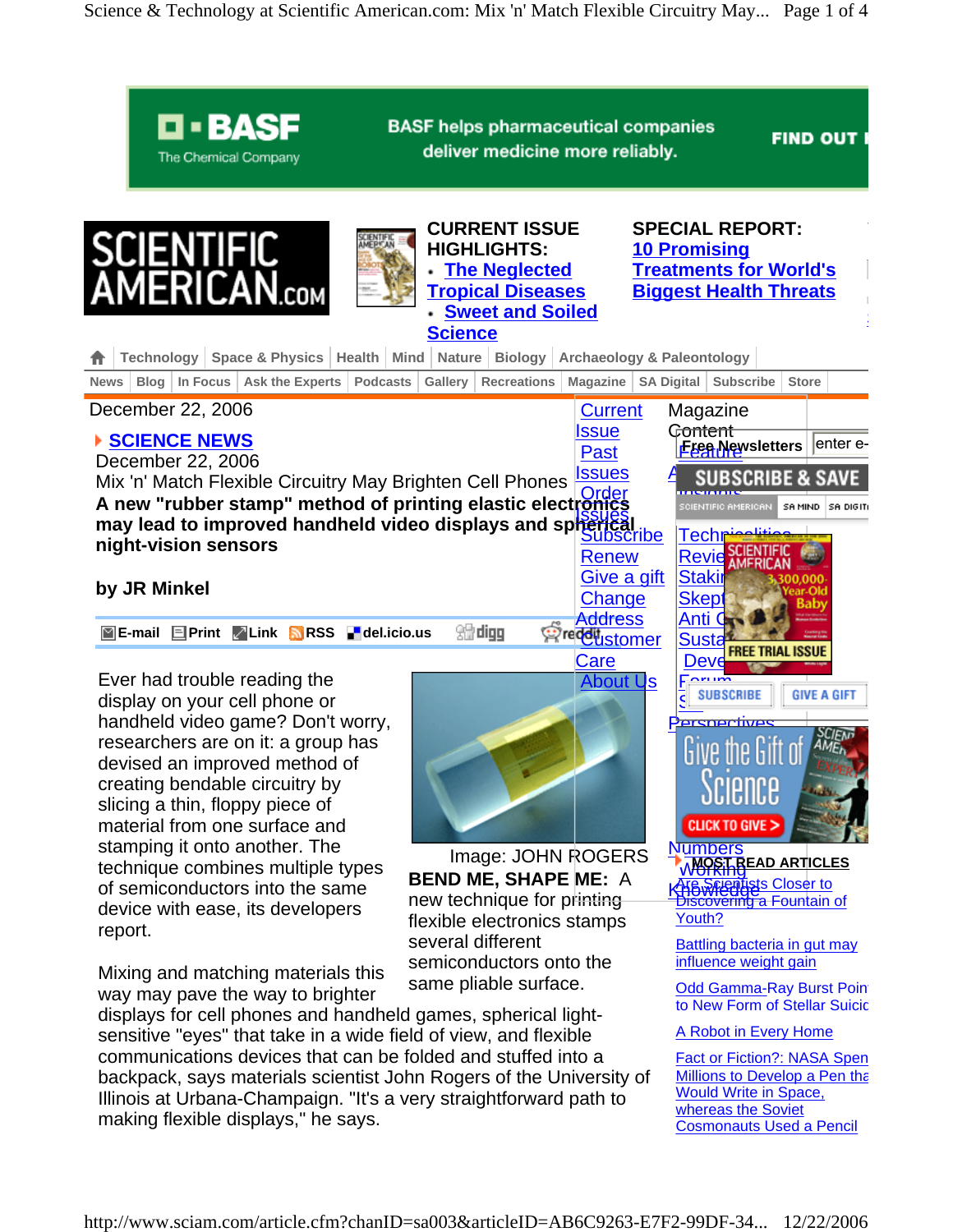

more >  **EXCLUSIVE ONLINE ISSUES & SPECIAL EDITIONS**  Eating to Live How Things Work Secrets of the Senses

Manufacturers build computer processors and most other conventional electronics from rigid wafers of crystalline silicon. They would like to mix in other semiconductors to take advantage of their faster speeds or greater power capacities, but methods of fusing them to silicon are typically clumsy or complicated, Rogers says.

To simplify the process, Rogers and his co-workers identified chemical solvents that erode semiconductor crystals much better across the plane of a surface than straight down. So instead of eating big holes in a material, the solvents separate layers or ribbons of it from the rest. The transferred pieces are also much more elastic because they are so thin--a tiny 1.5 microns or less, much thinner even than a human hair. "They're actually floppy and flexible," Rogers says, "and, as a result, it allows you to print them."

To transfer a material, the team first cleaved ribbons of silicon or another substance from a crystal. Next, they placed a silicone rubber stamp on the crystal, and when they peeled the stamp away, the pieces of semiconductor came along. Finally, they stamped the lifted pieces down onto a sheet of polymer and fixed them there by pouring on a liquid polymer that solidified.

Using this process, the researchers grew stacks of flexible electronics up to three layers high, mixed and matched from silicon, the semiconductors gallium arsenide and gallium nitride, as well as carbon nanotubes, they reported in *Science*. Rogers says the team deposited metal wires between layers in a standard way and confirmed that they could create simple circuits from the devices.

It's only a proof of concept but Rogers says he is already talking to companies about ways to juice up existing consumer products. For one thing, the technology could offer a route to cheaper, brighter

# **NEWS FROM OUR PA** news @ natu

- Prions removed from
- **Silent mutations spear**
- **Time for the chop**



Brain Gain: Mental Exercise More Fit

Happiness: Good for Creativ Minded Focus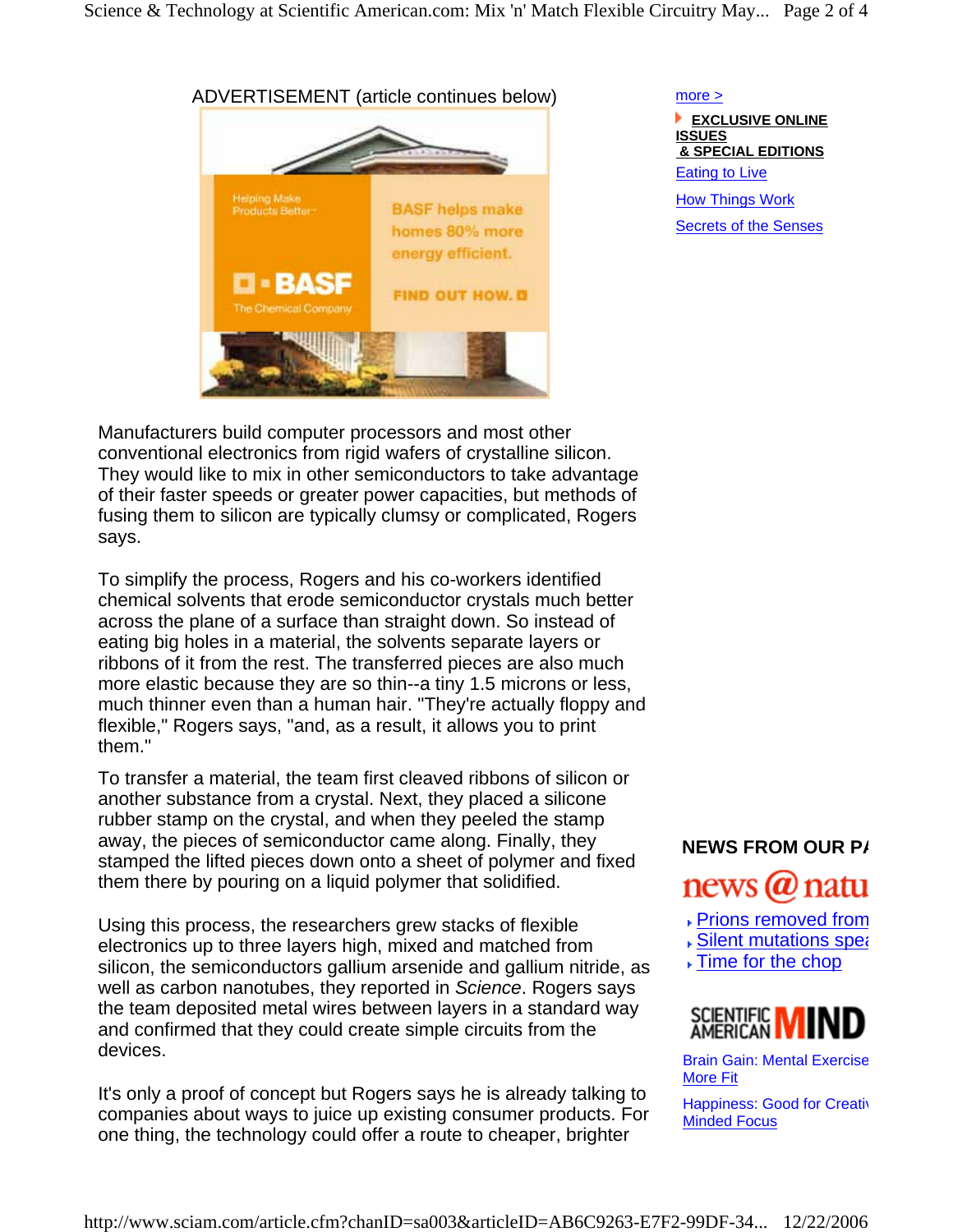Science & Technology at Scientific American.com: Mix 'n' Match Flexible Circuitry May... Page 3 of 4

LCD displays for mobile devices by crafting circuits from higher quality silicon than normal. "The engineering challenges are enormous," he says, "but there's no reason why it couldn't work."

He also envisions printing infrared-sensitive electronics onto a spherical surface, in effect creating a night-vision "eye" with a wide view. How long for a simple demo? Perhaps as little as six months, Rogers says.

## **RELATED LINKS:**

Better Displays with Organic Films Next Stretch for Plastic Electronics

## **MORE SCIENCE NEWS:**

NASA skips early shuttle landing in Florida Epilepsy drug treats sleep-related eating disorder Mexican sewage divers submerge in murky world Repeat whooping cough shots safe for teens Diabetes not linked to Alzheimer's in seniors

Ads by Google **Non Contact Inspection** Hi-Res Automated Inspection Sys

inspection now! www.phoeniximaging.com

**Laser Displacement Sensor** High precision laser sensors for p vibration www.mtiinstruments.com

#### **Impress Pressure Sensors**

Large range of pressure sensors, transducers www.impress-sensors.co.uk

#### **Sensor**

Instant Availability, Pricing & Spe **Service** www.digikey.com

See you

© 1996-2006 Scientific American, Inc. All rights reserved. Reproduction in whole or in part without perm

Subscribe | Customer Care | Subscriber Alert | Order Issues | Site Map | Search | Contact Us | Press Lounge Advertising | Institutional Site License | Privacy Policy | Terms of Use | Permissions Publishing | Partnerships/Licensing International Editions: Brazil | France | Germany | Italy | Japan | Spain

http://www.sciam.com/article.cfm?chanID=sa003&articleID=AB6C9263-E7F2-99DF-34... 12/22/2006